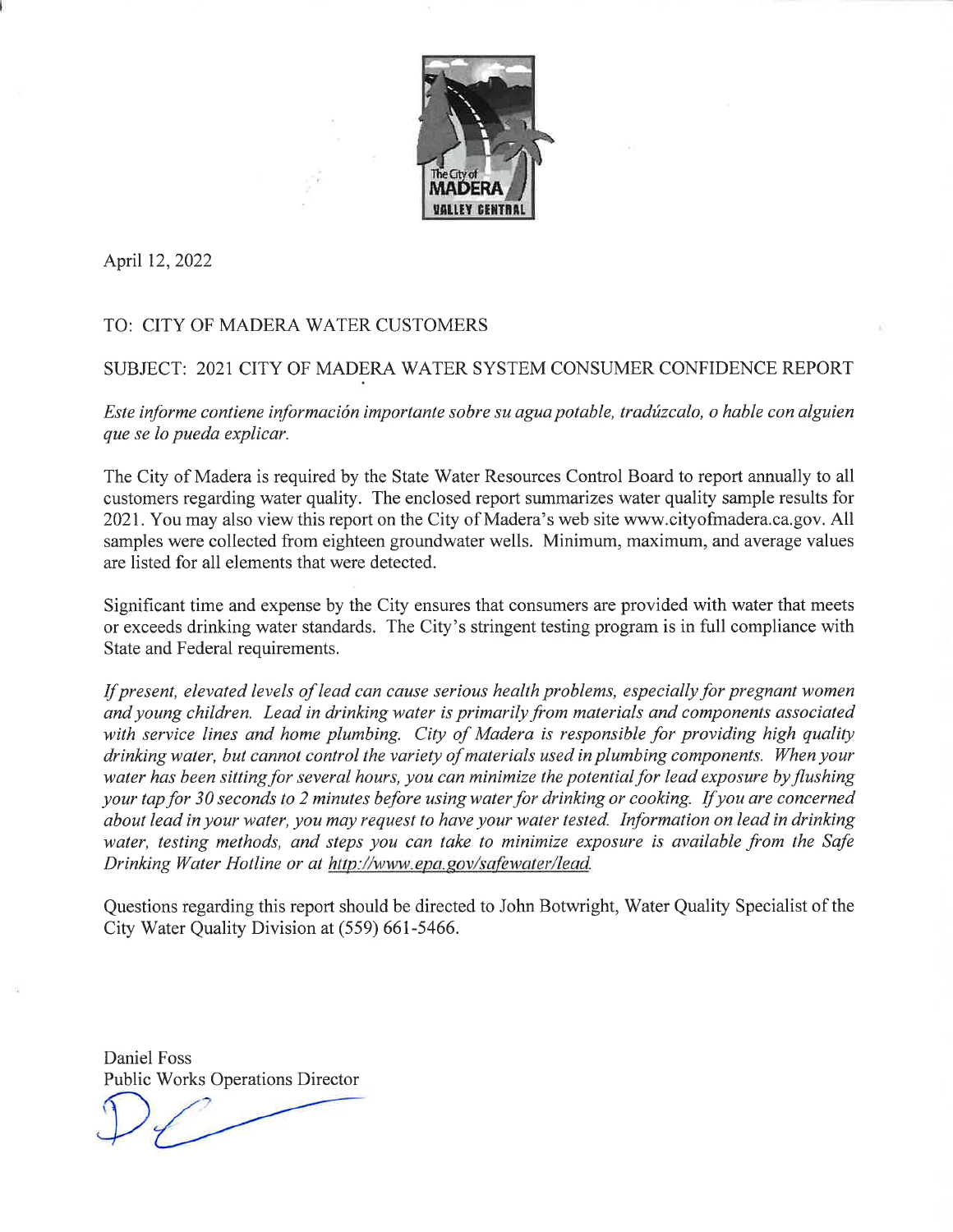# **CITY OF MADERA WATER QUALITY REPORT 2021**

|                                     |                      | PHG                         | <b>RANGE OF</b> |                                                     |                  |              |                                      |                                                                   |                                                                                                     |  |
|-------------------------------------|----------------------|-----------------------------|-----------------|-----------------------------------------------------|------------------|--------------|--------------------------------------|-------------------------------------------------------------------|-----------------------------------------------------------------------------------------------------|--|
| <b>Primary Standards</b>            | MCL                  | (MCLG)                      |                 | <b>DETECTION</b><br><b>AVERAGE</b><br><b>U.O.M.</b> |                  |              | <b>TYPICAL SOURCE OF CONTAMINANT</b> |                                                                   |                                                                                                     |  |
| Arsenic                             | 10.00                | 0.004                       | N/D             | то                                                  | 2.80             | 0.15         | ug/L                                 |                                                                   | Erosion of natural deposits; runoff from orchards; glass and                                        |  |
|                                     |                      |                             |                 |                                                     |                  |              |                                      | electronics production wastes.                                    |                                                                                                     |  |
| Barium                              | 1.00                 | 2.00                        | N/D             | TO                                                  | 0.11             | 0.01         | mg/L                                 | Discharges of oil drilling wastes and from metal refineries;      |                                                                                                     |  |
|                                     |                      |                             |                 |                                                     |                  |              |                                      | erosion of natural deposits.                                      |                                                                                                     |  |
| Nitrate (as N)                      | 10.00                | 10.00                       | 0.00            | TO                                                  | 4.10             | 1.67         | mg/L                                 | Runoff from fertilizer use; leaching from septic tanks and sewage |                                                                                                     |  |
|                                     |                      |                             |                 |                                                     |                  |              |                                      | erosion of natural deposits.                                      |                                                                                                     |  |
| Dibromochloropropane (DBCP)*        | 0.2                  | 0.0017                      | N/D             | TO                                                  | 0.08             | 0.01         | ug/L                                 | Runoff/leaching from soil fumigant used on soybeans, cotton,      |                                                                                                     |  |
|                                     |                      |                             |                 |                                                     |                  |              |                                      | pineapples, and orchards.                                         |                                                                                                     |  |
| <b>Chlorine Residual</b>            | 4.0                  | 4.0                         | 0.1             | TO                                                  | 0.8              | 0.25         | mg/L                                 | Drinking water disinfectant added for prcautionary disinfection   |                                                                                                     |  |
| <b>Total Coliform Bacteria</b>      | More than            |                             |                 | Amount detected                                     |                  |              |                                      |                                                                   |                                                                                                     |  |
| [Total Coliform Rule] % positive    | 5% of<br>samples are | 0                           |                 |                                                     |                  | N/A          | NO<br><b>VIOLATIONS</b>              |                                                                   | Naturally present in the environment                                                                |  |
| samples                             | positive             |                             |                 | $\mathbf 0$                                         |                  |              |                                      |                                                                   |                                                                                                     |  |
|                                     |                      |                             |                 |                                                     |                  |              |                                      |                                                                   |                                                                                                     |  |
| <b>Secondary Standards</b>          |                      |                             |                 |                                                     |                  |              |                                      |                                                                   |                                                                                                     |  |
| Aluminum                            | 200<br>300           |                             | 0.00<br>0.00    | TO<br>TO                                            | 0.00             | 0.00         | mg/L                                 |                                                                   | Erosion of natural deposits; residual from surface water treatment                                  |  |
| Iron<br>Chloride                    | 500.00               |                             | 0.00            | TO                                                  | 110.00<br>27.90  | 5.79<br>2.59 | ug/L                                 |                                                                   | Leaching from natural deposits; industrial wastes                                                   |  |
| Color                               | 15.00                |                             | N/D             | <b>TO</b>                                           | 0.00             | 0.00         | mg/L<br>units                        |                                                                   | Runoff/leaching from natural deposits; seawater influence.<br>Naturally-occurring organic materials |  |
| Odor                                | 3.00                 |                             | N/D             | TO                                                  | 1.40             | 0.07         | units                                |                                                                   | Naturally occurring organic materials                                                               |  |
| pH (Laboratory)                     | $6.5 - 8.5$          |                             | 0.00            | TO                                                  | 7.50             |              | 0.78 Std. units                      |                                                                   |                                                                                                     |  |
| Specific Conductance                | 1600.00              |                             | 0.00            | TO                                                  | 349.00           | 41.00        | umho/cm                              |                                                                   | Substances that form ions when in water; seawater influence.                                        |  |
| Total Filterable Residue (TDS)      | 1000.00              |                             | 0.00            | TO                                                  | 235.00           | 23.26        | mg/L                                 |                                                                   | Runoff/Leaching from natural deposits                                                               |  |
| Sulfate                             | 500.00               |                             | 0.00            | TO                                                  | 13.20            | 1.04         | mg/L                                 |                                                                   | Runoff/leaching from natural deposits; industrial wastes                                            |  |
| Lab Turbity                         | 5.00                 |                             | N/D             | TO                                                  | 0.67             | 0.04         | <b>NTU</b>                           |                                                                   | Turbidity is a measure of the cloudiness of the water. We monitor it                                |  |
|                                     |                      |                             |                 |                                                     |                  |              |                                      |                                                                   | because it is a good indicator of water quality. High turbidity can                                 |  |
|                                     |                      |                             |                 |                                                     |                  |              |                                      |                                                                   | hinder the effectiveness of disinfectants.                                                          |  |
| <b>General Minerals</b>             |                      |                             |                 |                                                     |                  |              |                                      |                                                                   |                                                                                                     |  |
| Bicarbonate                         | N/A                  |                             | 0.00            | то                                                  | 110.00           | 10.39        | mg/L                                 |                                                                   |                                                                                                     |  |
| Calcium                             | N/A                  |                             | 0.00            | <b>TO</b>                                           | 29.50            | 2.50         | mg/L                                 |                                                                   |                                                                                                     |  |
| Fluoride                            | 2.00                 | 1.00                        | N/D             | TO                                                  | 0.21             | 0.02         | mg/L                                 |                                                                   | Erosion of natural deposits; water additive that promotes strong                                    |  |
|                                     |                      |                             |                 |                                                     |                  |              |                                      | teeth; discharge from fertilizer and aluminum factories.          |                                                                                                     |  |
| Magnesium                           | N/A                  |                             | 0.00            | то                                                  | 9.00             | 0.76         | mg/L                                 |                                                                   |                                                                                                     |  |
| Potassium                           | N/A                  |                             | N/D             | TO                                                  | 4.30             | 0.38         | mg/L                                 |                                                                   |                                                                                                     |  |
| Sodium                              | N/A                  |                             | 0.00            | TO                                                  | 29.00            | 2.95         | mg/L                                 |                                                                   |                                                                                                     |  |
| <b>Total Alkalinity</b>             | N/A                  |                             | 0.00            | TO                                                  | 110.00           | 10.39        | mg/L                                 |                                                                   |                                                                                                     |  |
| Total Hardness (as CaCO3)           | N/A                  |                             | 0.00            | TO                                                  | 38.50            | 3.26         | mg/L                                 |                                                                   |                                                                                                     |  |
| <b>MBAS</b>                         | 0.50                 |                             | N/D             | TO                                                  | 0.000            | 0.000        | mg/L                                 |                                                                   | Municipal and industrial waste discharges                                                           |  |
| <b>Organics</b>                     |                      |                             |                 |                                                     |                  |              |                                      |                                                                   |                                                                                                     |  |
| Tetrachloroethylene (PCE)           | 5.00                 | 0.06                        | N/D             | <b>TO</b>                                           | 1.20             | 0.06         | ug/L                                 |                                                                   | Discharge from factories, dry cleaners and auto shops                                               |  |
|                                     |                      |                             |                 |                                                     |                  |              |                                      | (metal degreaser)                                                 |                                                                                                     |  |
| <b>Radioactivity</b>                |                      |                             |                 |                                                     |                  |              |                                      |                                                                   |                                                                                                     |  |
| Gross Alpha                         | 15.00                |                             | N/D             | то                                                  | 4.31             | 1.47         | pCi/L                                |                                                                   | Erosion of natural and man-made deposits                                                            |  |
| Uranium                             | 20.00                | 0.43                        | 0.00            | <b>TO</b>                                           | 0.00             | 0.00         | pCi/L                                |                                                                   | Erosion of natural deposits                                                                         |  |
| <b>Unregulated Organics</b>         |                      |                             |                 |                                                     |                  |              |                                      |                                                                   |                                                                                                     |  |
| Vanadium                            | N/A                  | 50.00                       | 0.00            | TO                                                  | 0.00             | 0.00         | ug/L                                 |                                                                   |                                                                                                     |  |
| tert-Butyl Alcohol (TBA)            | N/A                  |                             | N/D             | TO                                                  | 0.00             | 0.00         | ug/L                                 |                                                                   |                                                                                                     |  |
| <b>Unregulated Inorganics</b>       |                      |                             |                 |                                                     |                  |              |                                      |                                                                   |                                                                                                     |  |
| Hexavalent, Chromium                | 10.00                |                             | N/D             | TO                                                  | 0.00             | 0.00         | ug/L                                 | N/A                                                               |                                                                                                     |  |
| <b>STAGE 2 DBPR Monitoring</b>      |                      |                             |                 |                                                     |                  |              |                                      |                                                                   |                                                                                                     |  |
| Total Trihalomethanes (TTHM) (ug/L) | 80.00                | N/A                         | N/D             | TO                                                  | 0.60             | 0.30         | ug/L                                 | 8/13/2021                                                         | <b>Byproduct of drinking water chlorination</b>                                                     |  |
| Haloacetic Acids (HAA5) (uq/L)      | 60.00                | N/A                         | N/D             | $\overline{10}$                                     | 0.00             | 0.00         | ug/L                                 | 8/13/2021                                                         | <b>Byproduct of drinking water chlorination</b>                                                     |  |
| <b>LEAD AND COPPER</b>              |                      |                             |                 |                                                     |                  |              |                                      |                                                                   |                                                                                                     |  |
| Contaminant                         |                      | No. of samples              | 90th Percentile |                                                     | No. of sites     |              | <b>Action level</b>                  | <b>MCLG</b>                                                       | <b>TYPICAL SOURCE OF CONTAMINANT</b>                                                                |  |
|                                     |                      | collected<br>level detected |                 |                                                     | exceeding action |              |                                      |                                                                   |                                                                                                     |  |
| Lead (ug/L)<br>Sampled 9/2019       |                      | 35                          | < .005          |                                                     |                  | 3            | 15                                   | 0.2                                                               | Internal corrosion of household water plumbing systems;                                             |  |
|                                     |                      |                             |                 |                                                     |                  |              |                                      |                                                                   | discharges from industrial manfacturers,                                                            |  |
| Copper (mg/L)<br>Sampled 9/2019     | 35                   |                             | 0.12            |                                                     |                  | $\pmb{0}$    | 1.3                                  | 0.3                                                               | erosion of natural deposits.                                                                        |  |

The State allows the City to monitor for some contaminants less than once per year because the concentration of these contaminants do not change

frequently. Some of the above data, though representative, is more than one year old, the data ranges from 1996 to 2021.

### **ABBREVIATION KEY**

**MCL = Maximum Contaminant Level N/A = Not Applicable**<br>mg/L = Milligrams per Liter or parts per million pCi/L = Picocuries per Liter **mg/L = Milligrams per Liter or parts per million pCi/L = Picocuries per Liter** or parts per million **pCi/L = Picocuries ug/L = Micrograms per Liter or parts per billion N/D = Non-Detect**<br>NTU = Nephelometric Turbidity Units U.O.M. = Unit of Measurement **NTU = Nephelometric Turbidity Units<br>
PHG = Public Heath Goal MCLG= Maximum Contaminant Level Goal<br>RAL= Regulating Action Level RAL= Regulating Action Level PDWS= Primary Drinking Water Standards**

**TON = Threshold odor number<br>umho/cm= Micromhos per Centimeter MRDL= Maximum Residual Disinfection Level MRDG= Maximum Residual Disinfection Goal**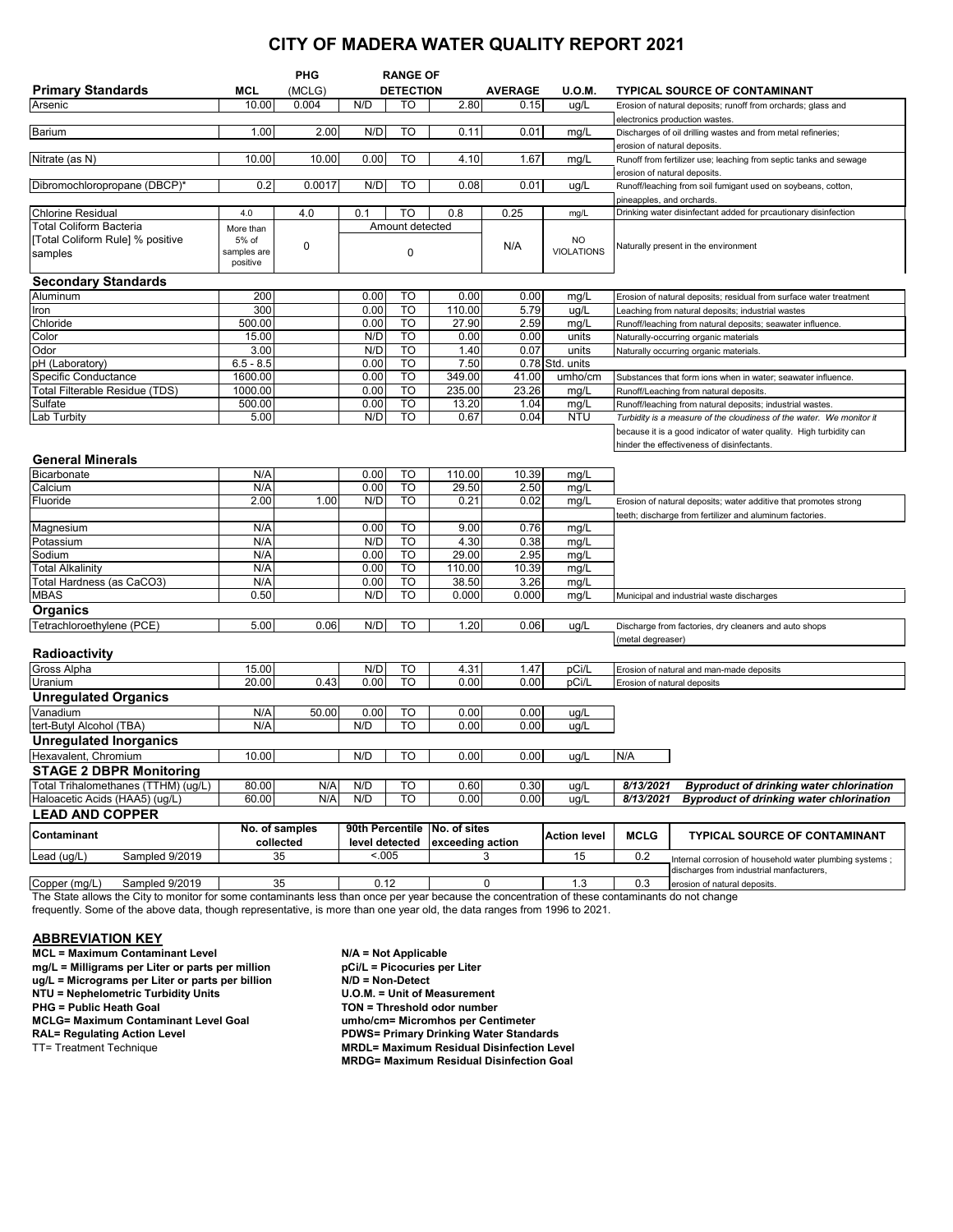#### **REQUIRED PUBLIC NOTICE**

Some people may be more vulnerable to contaminants in drinking water than the general population. Immuno-compromised persons such as persons with cancer undergoing chemotherapy, persons who have undergone organ transplants, people with HIV/AIDS or other immune system disorders, some elderly, and infants can be particularly at risk from infections. These people should seek advice about drinking water from their heath care providers. USEPA/Centers for Disease Control (CDC) guidelines on appropriate means to lessen the risk of infection by Cryptosporidium and other microbial contaminants are available from the Safe Drinking Water Hotline (1-800-426-4791).

Drinking water, including bottled water, may reasonably be expected to contain at least small amounts of some contaminants. The presence of contaminants does not necessarily indicate that water poses a health risk. More information about contaminants and potential health effects can be obtained by calling the USEPA's Safe Drinking Water Hotline 1(800) 426-4791.

#### **DEFINITIONS**

**Maximum Contaminant Level or (MCL):** The highest level of a contaminant that is allowed in drinking water. Primary MCLs are set as close to the PHGs(or MCLGs) as is economically and technologically feasible. Secondary MCLs are set to protect the odor, taste, and appearance of drinking water.

**Primary Drinking Water Standard or PDWS:** MCLs for contaminants that affect health along with their monitoring and reporting requirements, and water treatment requirements.

**Public Health Goals or PHG:** The level of a contaminant in drinking water below which there is no known or expected risk to health. PHGs are set by the California Environmental Protection Agency.

**Maximum Contaminant Level Goal or MCLG:** The level of a contaminant in drinking water below which there is no known or expected risk to health. MCLGs are set by the U.S. Environmental Protection Agency.

#### **HEALTH EFFECTS FOR INORGANIC CONTAMINANTS**

**Nitrate:** Nitrate in drinking water at levels above 45 mg/L is a health risk for infants of less than six months of age. Such nitrate levels in drinking water can interfere with the capacity of the infant's blood to carry oxygen, resulting in a serious illness; symptoms include shortness of breath and blueness of the skin. Nitrate levels above 45 mg/L may also affect the ability of the blood to carry oxygen in other individuals, such as pregnant women and those with certain specific enzyme deficiencies. If you are caring for an infant, or you are pregnant, you should ask advice from your health care provider.

**ARSENIC:** While drinking water meets the Federal and State standards for arsenic, it does contain low levels of arsenic. The Arsenic standard balances the current understanding of arsenic's possible health affects against the cost of removing arsenic from drinking water. The U.S. Environmental Protection Agency continues to research the health affects of low levels of arsenic, which is a mineral known to cause cancer in humans at high concentrations and is linked to other health effects such as skin damage and circulatory problems.

### **TREATMENT**

**Chlorination**: Each well site has a chlorine generation system which produces a 0.8% chlorine solution and dosage to the distribution system is set at 0.25 Parts Per Million.

#### **REQUIRED PUBLIC INFORMATION**

**1**. The sources of drinking water (both tap water and bottled water) include rivers, lakes, streams, ponds, reservoirs, springs, and wells. As water travels over the surface of the land or through the ground, it dissolves naturally-occurring minerals and, in some cases, radioactive material, and can pick up substances resulting from the presence of animals or from human activity.

**2**. Contaminants that could be present in source water include:

(**a**) Microbial contaminants, such as viruses and bacteria, that may come from sewage treatment plants, septic systems, agricultural livestock operations, and wildlife.

(**b**) Inorganic contaminants, such as salts and metals, that can be naturally-occurring or result from urban storm water runoff, industrial or domestic wastewater discharges, oil and gas production, mining, or farming.

(**c**) Pesticides and herbicides, that may come from a variety of sources such as agriculture, urban water runoff, and residential uses.

(**d**) Organic chemical contaminants, including synthetic and volatile organic chemicals, that are by-products of industrial processes and petroleum production, and can also come from gas stations, urban storm water runoff, agricultural application, and septic systems.

(**e**) Radioactive contaminants, that can be naturally-occurring or be the result of oil and gas production and mining activities.

**3**. In order to ensure that tap water is safe to drink, the U.S. Environmental Protection Agency(USEPA) and the State Water Resources Control Board prescribe regulations that limit the amount of certain contaminants in water provided by public water systems. Department regulations also establish limits for contaminants in bottled water that provide the same protection or public health.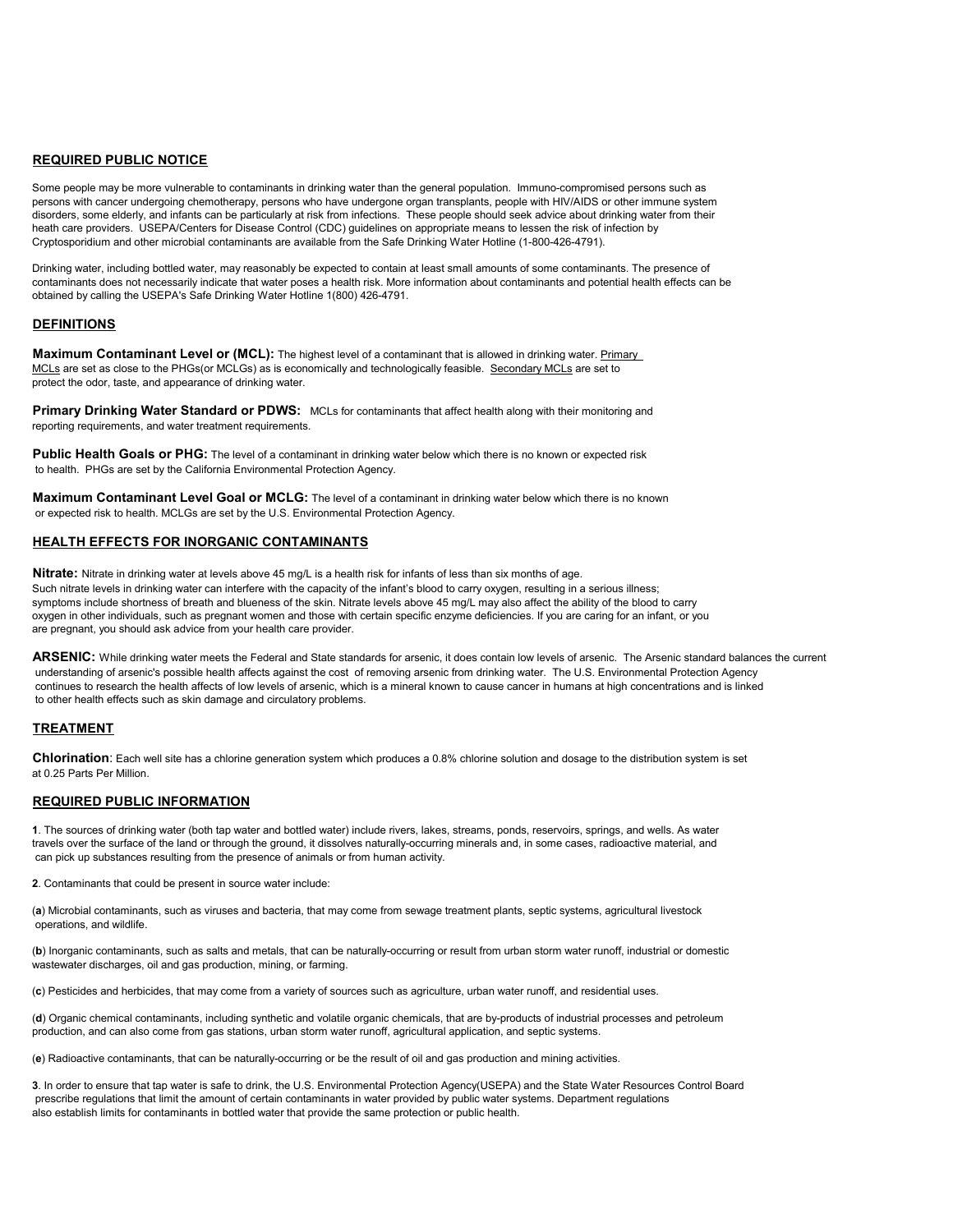# **City of Madera Source Water Assessment**

A source water assessment was conducted for the City of Madera water system in 2003 and is ongoing as water wells are being developed. A completed copy of this report may be viewed at City of Madera, Public Works Department 1030 South Gateway Drive Madera, CA 93637 or, a copy may be requested by contacting the City Clerk at: (559) 661-5405

The following chart summarizes potential sources of contamination, in the vicinity of each water well, that could affect water quality:

| <b>Activities</b>                                                                                                  | <b>Water Wells</b>                                                 |  |  |
|--------------------------------------------------------------------------------------------------------------------|--------------------------------------------------------------------|--|--|
| Airports - Maintenance/fueling areas                                                                               | #26                                                                |  |  |
| Automobile - Body shops, Historic gas stations, Machine shops, Junk/scrap salvage yards                            | #25                                                                |  |  |
| Automobile - Gas stations                                                                                          | #17, #18, #20, #21, #22, #26                                       |  |  |
| Automobile - Repair shops                                                                                          | #18,#25                                                            |  |  |
| Boat services/repair/refinishing, sewer collection systems, pesticide/fertilizer/petroleum storage & transfer area | #18,#31                                                            |  |  |
| Chemical/petroleum processing/storage, dry cleaners, injection wells/dry wells/sumps                               | #28, #17                                                           |  |  |
| Dry cleaners, injection wells/dry wells/sumps                                                                      | #28                                                                |  |  |
| Fertilizer/pesticide/herbicide application, storm drain discharge points                                           | #29, #31, 32, #33, #34                                             |  |  |
| Grazing (>5 large animals or equivalent per acre)                                                                  | #23                                                                |  |  |
| Historic waste dumps/landfills                                                                                     | #25,#26                                                            |  |  |
| Housing $-$ high density ( $>1$ house / 0.5 acres)                                                                 | #15, #16, #17, #21, #22, #23, #24, #25,<br>#29, #31, #32, #33, #34 |  |  |
| Metal plating/finishing/fabricating                                                                                | #26, #27, #30                                                      |  |  |
| Military installations                                                                                             | #24                                                                |  |  |
| Transportation corridors - Road right - of - ways (herbicides use areas)                                           | #15, #16, #17, #29                                                 |  |  |
| Waste Transfer/Recycling stations                                                                                  | #17, #31, #34                                                      |  |  |

### **DISCUSSION OF VULNERABILITY**

There is no current Maximum Contaminant Level (MCL) exceedance noted in the State Water Resources Control Board database for City of Madera Water Wells: 15, 16, 17, 18, 20, 21, 22, 23, 24, 25, 26, 28, 29, 30, 31, 32, 34 and 38.

### **Detected Contaminants 2021**

| <b>Water Well</b> | Chemical | <b>Sample Date</b> | <b>Level Detected</b> | <b>MCL</b> | <b>DLR</b> |
|-------------------|----------|--------------------|-----------------------|------------|------------|
|                   |          |                    |                       |            |            |
|                   |          |                    |                       |            |            |
|                   |          |                    |                       |            |            |
|                   |          |                    |                       |            |            |

### **ADDITIONAL COMMENTS:**

**Lead Sampling in Schools:** We conducted Lead sampling in accordance with SWRCB requirements at 18 MUSD Schools.

### **VIOLATION OF TT OR MONITORING AND REPORTING REQUIREMENTS:**

**MONITORING AND REPORTING VIOLATION:** *NONE* We are required to monitor your drinking water for specific contaminants on a regular basis. Results of regular monitoring are an indicator of whether or not our drinking water meets health standards.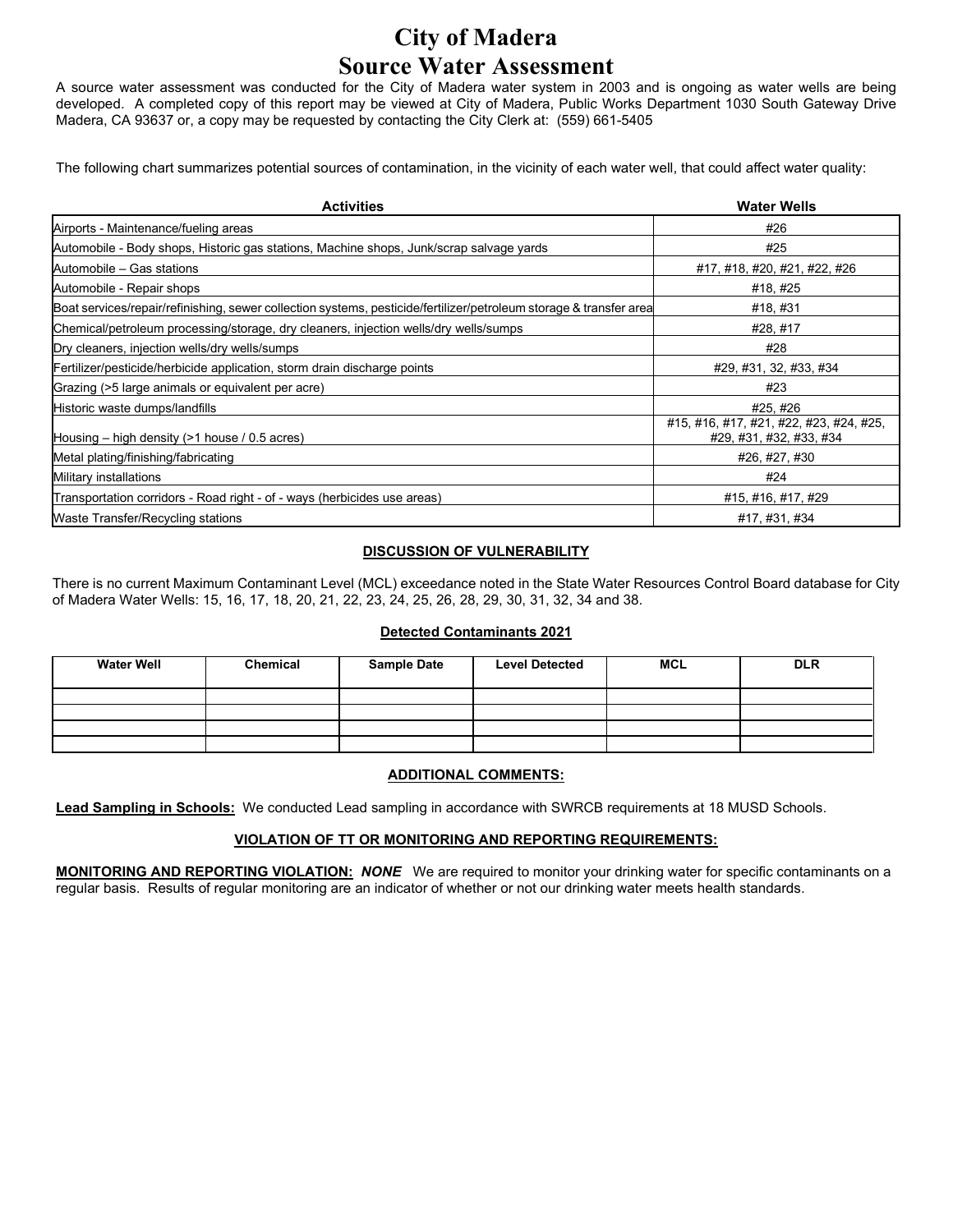

12 de Abril de 2022

# PARA: CLIENTES DE AGUA DE CIUDAD DE MADERA

# ASUNTO: 2021 CIUDAD DE MADERA SISTEMA DE AGUA INFORME DE CONFIANZA **DEL CONSUMIDOR**

Este informe contiene información importante sobre su agua potable, tradúzcalo, o habla con alguien que lo entiende bien.

La junta de control de recursos hídricos estatales requiere que la Ciudad de Madera informe anualmente a todos los residentes sobre la calidad del agua. El informe adjunto resume los resultados de muestras de calidad del agua para el 2021. También puede ver este informe en el sitio web de la ciudad en www.cityofmadera.ca.gov. Todas las muestras fueron recolectadas de dieciocho pozos de agua subterránea. Los valores mínimos, máximos y promedios se enumeran para todos los elementos que se detectaron.

El tiempo y gastos significativos de la Ciudad aseguran que los residentes consumidores reciban agua que cumpla o exceda los estándares de agua potable. El estricto programa de pruebas de la Ciudad cumple totalmente con los requisitos estatales y federales.

Si están presente, los niveles elevados de plomo pueden causar graves problemas de salud, especialmente para las mujeres embarazadas y niños pequeños. El plomo de agua potable proviene principalmente de los materiales y componentes asociados con las líneas de servicio y la plomería del hogar. La Ciudad de Madera es responsable de proporcionar agua potable de alta calidad, pero no puede controlar la variedad de elementos y materiales utilizados en los componentes de plomería. Cuando el agua haya estado sin usar por mucho tiempo puede minimizar la posibilidad de exposición al plomo enjuagando su grifo por 30 segundos o 2 minutos antes de usar el agua para beber o cocinar. Si usted está preocupado por plomo en el agua, puede solicitar que le hagan una prueba a su agua. Información sobre el plomo en el agua potable, métodos de prueba y pasos que puede tomar para minimizar la exposición están disponible en la línea de llamada de agua potable segura o en http://www.epa.gov/safewater/lead.

Preguntas sobre este informe se pueden dirigir a John Botwright, especialista de la calidad de agua, de la división de calidad de agua de la ciudad al (559) 661-5466.

Daniel Foss, Director de operaciones de obras públicas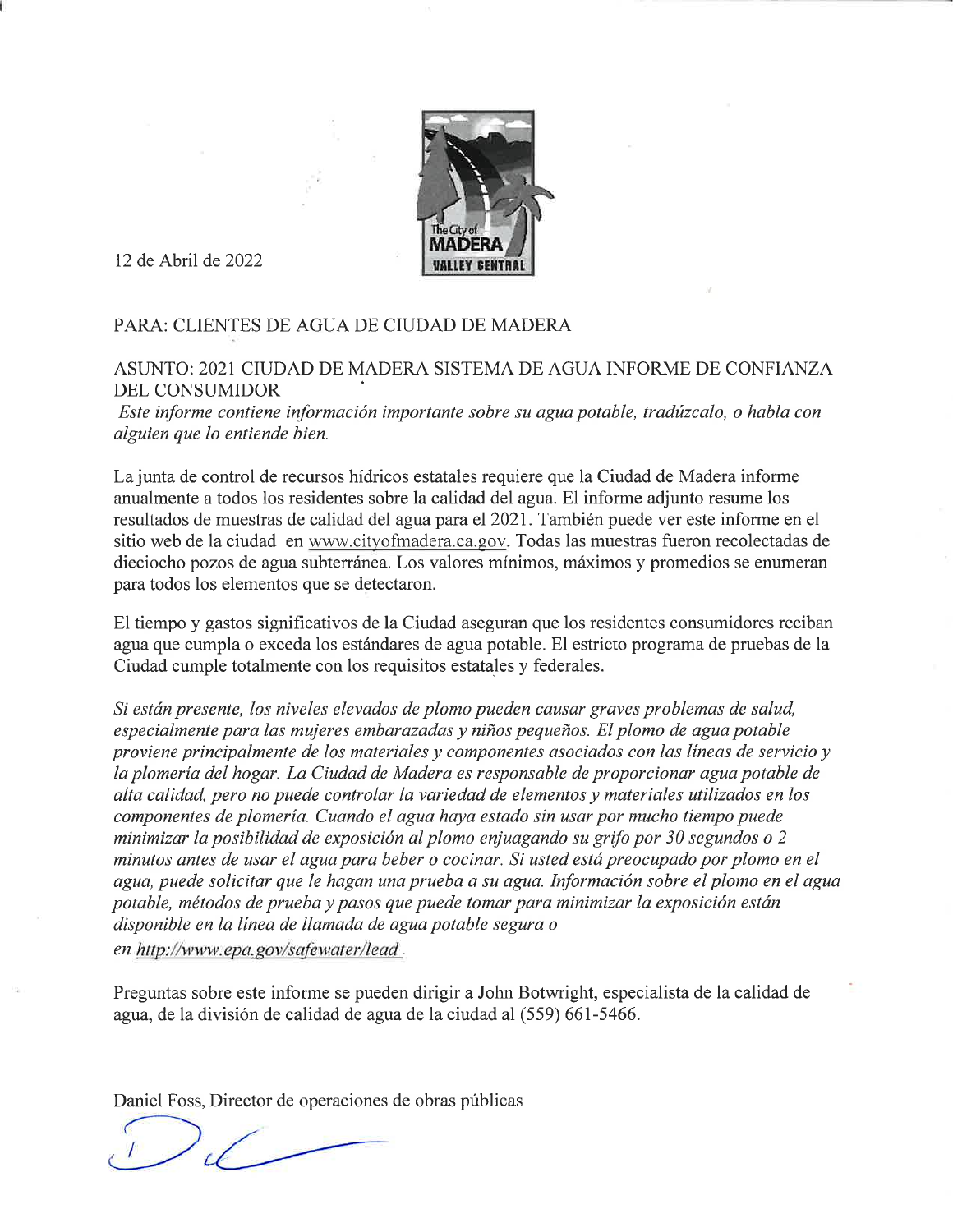# **CITY OF MADERA WATER QUALITY REPORT 2021**

|                                                                                                                                                        |                         | <b>PHG</b>             | <b>RANGE OF</b> |                                                     |                                       |       |                                      |                                                                                                                                          |                                                                                                                                           |  |
|--------------------------------------------------------------------------------------------------------------------------------------------------------|-------------------------|------------------------|-----------------|-----------------------------------------------------|---------------------------------------|-------|--------------------------------------|------------------------------------------------------------------------------------------------------------------------------------------|-------------------------------------------------------------------------------------------------------------------------------------------|--|
| <b>Primary Standards</b>                                                                                                                               | MCL                     | (MCLG)                 |                 | <b>DETECTION</b><br><b>AVERAGE</b><br><b>U.O.M.</b> |                                       |       | <b>TIPICA FUENTE DE CONTAMINANTE</b> |                                                                                                                                          |                                                                                                                                           |  |
| Arsenic                                                                                                                                                | 10.00                   | 0.004                  | N/D             | TO                                                  | 2.80                                  | 0.15  | ug/L                                 |                                                                                                                                          | Erosión de depósitos naturales; escorrentía de huertos; desechos de<br>producción de vidrio y electrónica.                                |  |
| Barium                                                                                                                                                 | 1.00                    | 2.00                   | N/D             | TO                                                  | 0.11                                  | 0.01  | mg/L                                 | Descargas de desechos de perforación de petróleo y de refinerías de<br>metales; erosión de depósitos naturales.                          |                                                                                                                                           |  |
| Nitrate (as N)                                                                                                                                         | 10.00                   | 10.00                  | 0.00            | TO                                                  | 4.10                                  | 1.67  | mg/L                                 | Escurrimiento de la utilización de fertilizantes; lixiviación de tanques<br>sépticos y aguas residuales, erosión de depósitos naturales. |                                                                                                                                           |  |
| Dibromochloropropane (DBCP)*                                                                                                                           | 0.2                     | 0.0017                 | N/D             | TO                                                  | 0.08                                  | 0.01  | ug/L                                 |                                                                                                                                          | Escorrentía/lixiviación del fumigante de suelo en soja, algodón, piña y                                                                   |  |
|                                                                                                                                                        |                         |                        |                 |                                                     |                                       |       |                                      | frutales.                                                                                                                                |                                                                                                                                           |  |
| <b>Chlorine Residual</b>                                                                                                                               | 4.0                     | 4.0                    | 0.1             | TO                                                  | 0.8                                   | 0.25  | mg/L                                 |                                                                                                                                          | Desinfectante de agua potable para desinfección primaria                                                                                  |  |
| Total de muestras positivas de                                                                                                                         | More than               |                        |                 | Amount detected                                     |                                       |       |                                      |                                                                                                                                          |                                                                                                                                           |  |
| coliformes [regla coliforme Total] %                                                                                                                   | 5% of                   | 0                      |                 |                                                     |                                       | N/A   |                                      |                                                                                                                                          | NO VIOLATIONS Naturally present in the environment                                                                                        |  |
|                                                                                                                                                        | samples are<br>positive |                        |                 | 0                                                   |                                       |       |                                      |                                                                                                                                          |                                                                                                                                           |  |
| <b>Secondary Standards</b>                                                                                                                             |                         |                        |                 |                                                     |                                       |       |                                      |                                                                                                                                          |                                                                                                                                           |  |
| Aluminum                                                                                                                                               | 200                     |                        | 0.00            | то                                                  | 0.00                                  | 0.00  | mg/L                                 |                                                                                                                                          | Erosión depósitos naturales; residual de tratamiento agua superficial                                                                     |  |
| Iron                                                                                                                                                   | 300                     |                        | 0.00            | TO                                                  | 110.00                                | 5.79  | ug/L                                 |                                                                                                                                          | Lixiviación de depósitos naturales; residuos industriales                                                                                 |  |
| Chloride                                                                                                                                               | 500.00                  |                        | 0.00            | TO                                                  | 27.90                                 | 2.59  | mg/L                                 |                                                                                                                                          | Escorrentía/lixiviación depósitos naturales; influencia del agua de mar                                                                   |  |
| Color                                                                                                                                                  | 15.00                   |                        | N/D             | TO                                                  | 0.00                                  | 0.00  | units                                |                                                                                                                                          | Materiales orgánicos que ocurren naturalmente                                                                                             |  |
| Odor                                                                                                                                                   | 3.00                    |                        | N/D             | TO                                                  | 1.40                                  | 0.07  | units                                |                                                                                                                                          | Materiales orgánicos que ocurren naturalmente.                                                                                            |  |
| pH (Laboratory)                                                                                                                                        | $6.5 - 8.5$             |                        | 0.00            | TO                                                  | 7.50                                  |       | 0.78 Std. units                      |                                                                                                                                          |                                                                                                                                           |  |
| <b>Specific Conductance</b>                                                                                                                            | 1600.00                 |                        | 0.00            | TO                                                  | 349.00                                | 41.00 | umho/cm                              |                                                                                                                                          | Sustancias que se forman iones en el agua; influencia del agua de mar.                                                                    |  |
| Residuo filtrable total (TDS)                                                                                                                          | 1000.00                 |                        | 0.00            | TO                                                  | 235.00                                | 23.26 | mq/L                                 |                                                                                                                                          | Escorrentía/lixiviación de depósitos naturales.                                                                                           |  |
| Sulfate                                                                                                                                                | 500.00                  |                        | 0.00            | TO                                                  | 13.20                                 | 1.04  | mg/L                                 |                                                                                                                                          | Escorrentía/lixiviación de depósitos naturales; residuos industriales.                                                                    |  |
| Lab Turbidity                                                                                                                                          | 5.00                    |                        | N/D             | TO                                                  | 0.67                                  | 0.04  | <b>NTU</b>                           |                                                                                                                                          | La turbidez es una medida de la turbidez del agua. Nos monitorear ya<br>que es un buen indicador de calidad del agua. Alta turbidez puede |  |
|                                                                                                                                                        |                         |                        |                 |                                                     |                                       |       |                                      |                                                                                                                                          | obstaculizar la eficacia de los desinfectantes.                                                                                           |  |
| <b>General Minerals</b>                                                                                                                                |                         |                        |                 |                                                     |                                       |       |                                      |                                                                                                                                          |                                                                                                                                           |  |
| <b>Bicarbonate</b>                                                                                                                                     | N/A                     |                        | 0.00            | TO                                                  | 110.00                                | 10.39 | mg/L                                 |                                                                                                                                          |                                                                                                                                           |  |
| Calcium                                                                                                                                                | N/A                     |                        | 0.00            | TO                                                  | 29.50                                 | 2.50  | mg/L                                 |                                                                                                                                          |                                                                                                                                           |  |
| Fluoride                                                                                                                                               | 2.00                    | 1.00                   | N/D             | то                                                  | 0.21                                  | 0.02  | mg/L                                 |                                                                                                                                          | Erosión de depósitos naturales; aditivo del agua que promueve dientes<br>fuertes; descarga de fábricas de fertilizantes y de aluminio.    |  |
| Magnesium                                                                                                                                              | N/A                     |                        | 0.00            | TO                                                  | 9.00                                  | 0.76  | mg/L                                 |                                                                                                                                          |                                                                                                                                           |  |
| Potassium                                                                                                                                              | N/A                     |                        | N/D             | TO                                                  | 4.30                                  | 0.38  | mg/L                                 |                                                                                                                                          |                                                                                                                                           |  |
| Sodium                                                                                                                                                 | N/A                     |                        | 0.00            | TO                                                  | 29.00                                 | 2.95  | mg/L                                 |                                                                                                                                          |                                                                                                                                           |  |
| <b>Total Alkalinity</b>                                                                                                                                | N/A                     |                        | 0.00            | TO                                                  | 110.00                                | 10.39 | mg/L                                 |                                                                                                                                          |                                                                                                                                           |  |
| Dureza total (como CaCO3)                                                                                                                              | N/A                     |                        | 0.00            | то                                                  | 38.50                                 | 3.26  | mg/L                                 |                                                                                                                                          |                                                                                                                                           |  |
| <b>MBAS</b>                                                                                                                                            | 0.50                    |                        | N/D             | TO                                                  | 0.000                                 | 0.000 | mg/L                                 |                                                                                                                                          | Los vertidos de residuos urbanos e industriales                                                                                           |  |
| <b>Organics</b>                                                                                                                                        |                         |                        |                 |                                                     |                                       |       |                                      |                                                                                                                                          |                                                                                                                                           |  |
| Tetrachloroethylene (PCE)                                                                                                                              | 5.00                    | 0.06                   | N/D             | TO                                                  | 1.20                                  | 0.06  | ug/L                                 | metal)                                                                                                                                   | Descarga de fábricas, tintorerías y tiendas de autos (desengrasante de                                                                    |  |
| Radioactivity                                                                                                                                          |                         |                        |                 |                                                     |                                       |       |                                      |                                                                                                                                          |                                                                                                                                           |  |
| Gross Alpha                                                                                                                                            | 15.00                   |                        | N/D             | TO                                                  | 4.31                                  | 1.47  | pCi/L                                |                                                                                                                                          | Erosión de depósitos naturales y artificiales                                                                                             |  |
| Uranium                                                                                                                                                | 20.00                   | 0.43                   | 0.00            | TO                                                  | 0.00                                  | 0.00  | pCi/L                                |                                                                                                                                          | Erosión de depósitos naturales                                                                                                            |  |
| <b>Unregulated Organics</b>                                                                                                                            |                         |                        |                 |                                                     |                                       |       |                                      |                                                                                                                                          |                                                                                                                                           |  |
| Vanadium                                                                                                                                               | N/A                     | 50.00                  | 0.00            | то                                                  | 0.00                                  | 0.00  | ug/L                                 |                                                                                                                                          |                                                                                                                                           |  |
| Alcohol terc-butílico (TBA)                                                                                                                            | N/A                     |                        | N/D             | <b>TO</b>                                           | 0.00                                  | 0.00  | ug/L                                 |                                                                                                                                          |                                                                                                                                           |  |
| Unregulated Inorganics                                                                                                                                 |                         |                        |                 |                                                     |                                       |       |                                      |                                                                                                                                          |                                                                                                                                           |  |
| Hexavalent, Chromium                                                                                                                                   | 10.00                   |                        | N/D             | то                                                  | 0.00                                  | 0.00  | ug/L                                 | N/A                                                                                                                                      |                                                                                                                                           |  |
| <b>ETAPA 2 monitoreo de DBPR</b>                                                                                                                       |                         |                        |                 |                                                     |                                       |       |                                      |                                                                                                                                          |                                                                                                                                           |  |
| Trihalometanos totales (Trialometano)                                                                                                                  | 80.00                   | N/A                    | N/D             | TO                                                  | 0.60                                  | 0.30  | ug/L                                 |                                                                                                                                          | 8/13/21 subproducto de la cloración del agua potable                                                                                      |  |
| Ácidos Haloacéticos (HAA5) (ug/L)                                                                                                                      | 60.00                   | N/A                    | N/D             | <b>TO</b>                                           | 0.00                                  | 0.00  | ug/L                                 |                                                                                                                                          | 8/13/21 subproducto de la cloración del aqua potable                                                                                      |  |
| <b>LEAD AND COPPER</b>                                                                                                                                 |                         |                        |                 |                                                     |                                       |       |                                      |                                                                                                                                          |                                                                                                                                           |  |
| Contaminant                                                                                                                                            |                         | Jajaja de las muestras | percentil 90    |                                                     | No. de sitios                         |       | <b>Action level</b>                  | <b>MCLG</b>                                                                                                                              | TIPICA FUENTE DE CONTAMINANTE                                                                                                             |  |
|                                                                                                                                                        |                         | tomadas                |                 |                                                     | nivel detectado superiores a nivel de |       |                                      |                                                                                                                                          |                                                                                                                                           |  |
| Plomo (ug/L) muestreadas 9-2019                                                                                                                        |                         | 35                     | < 0.005         |                                                     | 3                                     |       | 15                                   | 0.2                                                                                                                                      | Corrosión interna de los sistemas de plomería de agua<br>domésticos; descargas de fabricantes industriales,                               |  |
| Cobre (mg/L) muestreadas 9-2019                                                                                                                        |                         | 35                     | 0.12            |                                                     | 0                                     |       | 1.3                                  | 0.3                                                                                                                                      | erosión de depósitos naturales.                                                                                                           |  |
| El estado permite a la ciudad monitorizar algunos contaminantes menos de una vez por año porque la concentración de estos contaminantes no cambian con |                         |                        |                 |                                                     |                                       |       |                                      |                                                                                                                                          |                                                                                                                                           |  |

El estado permite a la ciudad monitorizar algunos contaminantes menos de una vez por año porque la concentración de estos contaminantes no cambian con frecuencia. Algunos de los datos anteriores, aunque su representante, es más de un año de edad, los datos van desde 1996 hasta el 2021.

### **ABBREVIATION KEY**

**MCL = nivel máximo de contaminante N/A = no aplicable mg/L = miligramos por litro o partes por millón** pCi/L = picocurios por litro o partes por mil millones N/D = no detectar

- 
- 

**MCLG = meta de nivel máximo contaminante<br>RAL = regulación de nivel de acción** 

**ug/L = microgramos por litro o partes por mil millones N/D = no detectar NTU = unidades nefelométricas de turbidez U.O.M. = unidad de medida PHG = objetivo de salud pública TON = umbral olor número RAL = regulación de nivel de acción PDWS = normas primarias de agua potable MRDL = nivel máximo de desinfección Residual MRDG = meta máxima desinfección Residual**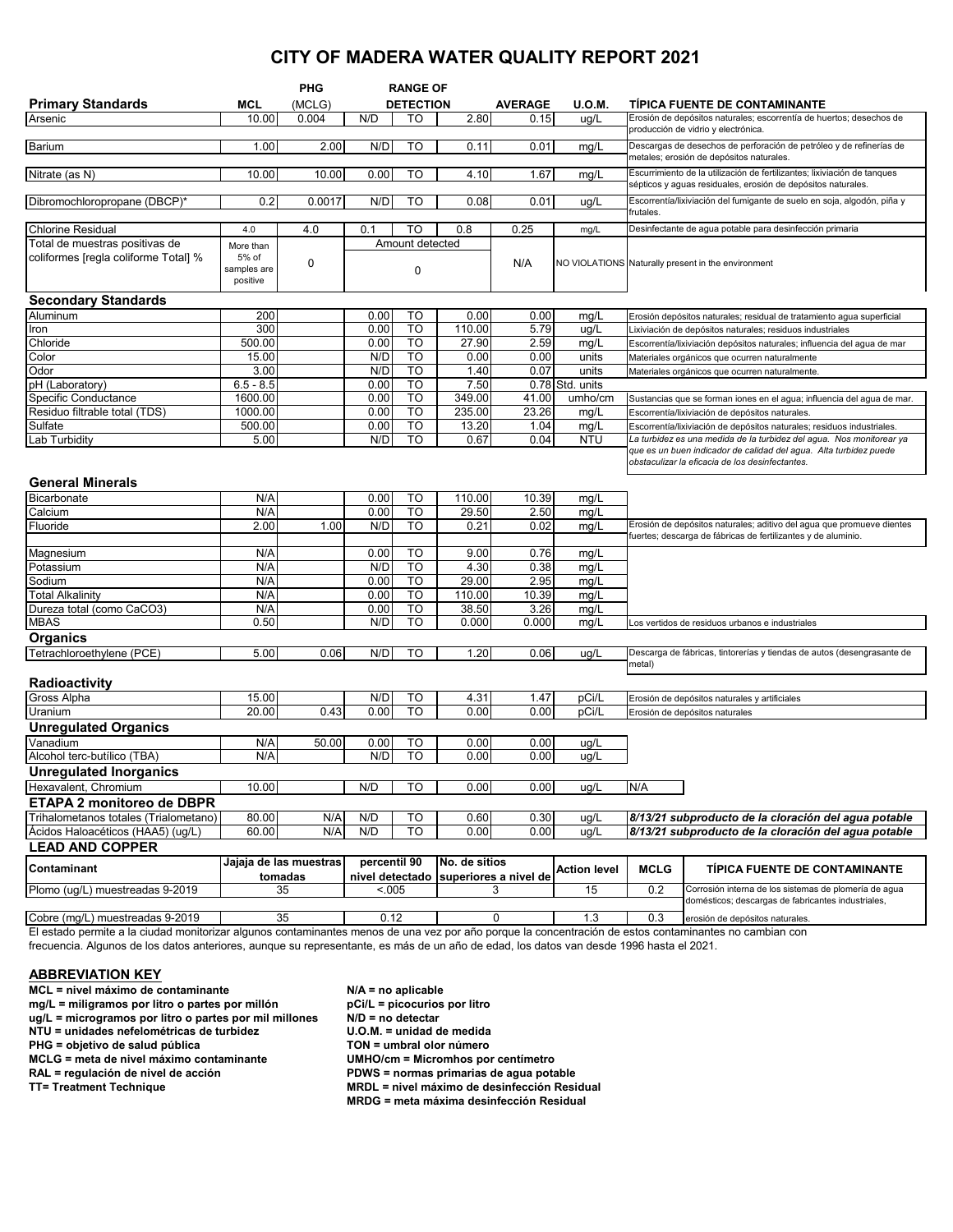#### **REQUIRED PUBLIC NOTICE**

Algunas personas pueden ser más vulnerables a los contaminantes en el agua potable que la población general. Personas inmunodeficientes, tales como personas con someterse a quimioterapia, personas que han recibido trasplantes de órganos, personas con VIH/SIDA u otro sistema inmune trastornos, algunos ancianos y niños pueden tener mayor riesgo de infección. Estas personas deben buscar asesoramiento sobre beber agua de su proveedores de cuidado de salud. USEPA/Centros para las pautas de Control de enfermedades (CDC) en medios apropiados para disminuir el riesgo de infección por Cryptosporidium y otros contaminantes microbianos están disponibles de la línea gratuita agua potable segura (1-800-426-4791).

Agua potable, incluyendo agua embotellada, puede razonablemente esperarse que contienen por lo menos pequeñas cantidades de algunos contaminantes. La presencia de contaminantes no indica necesariamente que el agua constituye un riesgo para la salud. Puede obtener más información acerca de contaminantes y efectos de salud potenciales obtener llamando a línea gratuita agua potable segura de la USEPA 1 (800) 426-4791.

#### **DEFINITIONS**

**Máximo nivel contaminante o (MCL):** el más alto nivel de un contaminante que se permite en el agua potable. Primaria MCL 's se establecen tan cerca de la PHG 's (o MCLG 's) como es factible económicamente y tecnológicamente. MCL secundarios se establecen en proteger el olor, sabor y apariencia del agua potable.

**Agua potable estándar primario o PDWS:** MCL de contaminantes que afectan la salud así como su monitoreo y informes de requisitos y necesidades de tratamiento de agua.

**Objetivos de salud pública o PHG:** el nivel de un contaminante en el agua potable por debajo del cual no existe riesgo conocido o esperado para la salud. PHGs son fijados por la Agencia de protección ambiental de California.

**Máximo nivel de contaminante objetivo o MCLG:** el nivel de un contaminante en el agua potable por debajo del cual no hay conocido o riesgo previsto para la salud. MCLG ' s son fijados por la Agencia de protección ambiental de Estados Unidos.

### **EFECTOS SOBRE LA SALUD DE CONTAMINANTES INORGÁNICOS**

**Nitrato:** Nitrato en el agua potable a niveles por encima de 45 mg/L es un riesgo para la salud de los bebés de menos de seis meses de edad. Tales niveles de nitratos en el agua potable pueden interferir con la capacidad de la sangre del bebé para transportar oxígeno, resultando en una enfermedad grave; los síntomas incluyen falta de aliento y color azulado de la piel. Los niveles de nitrato superiores a 45 mg/L también pueden afectar la capacidad de la sangre para transportar oxígeno en otras personas, como mujeres embarazadas y personas con ciertas deficiencias de enzimas específicas. Si usted está cuidando a un niño, o está embarazada, debe pedir consejo de su proveedor de atención médica.

**Arsénico:** Mientras que el agua potable cumple con los estándares federales y estatales para el arsénico, contienen niveles bajos de arsénico. El estándar de arsénico equilibra la corriente comprensión de la salud del arsénico afecta contra el costo de la eliminación de arsénico del agua potable. La Agencia de protección ambiental de Estados Unidos continúa investigación que afecta la salud de niveles bajos de arsénico, que es un mineral conocido por causar cáncer en seres humanos en concentraciones altas y está vinculado para otros efectos en la salud como daño de la piel y problemas circulatorios.

### **TREATMENT**

**Cloración:** Cada sitio bien tiene un sistema de generación de cloro que produce una solución de cloro al 0,8% y dosis para el sistema de distribución se encuentra en 0,25 partes por millón.

### **REQUIRED PUBLIC INFORMATION**

**1.** las fuentes de agua potable (agua del grifo y agua embotellada) incluyen ríos, lagos, arroyos, estanques, embalses, manantiales y pozos. Como el agua recorridos sobre la superficie de la tierra o a través del suelo, disuelve minerales naturales y, en algunos casos, material radioactivo, y puede recoger sustancias resultantes de la presencia de animales o de la actividad humana.

**2.** los contaminantes que podrían estar presentes en el agua de la fuente incluyen:

(a) contaminantes, tales como virus y bacterias, que pueden provenir de plantas de tratamiento de aguas residuales, sistemas sépticos, agricola ganadera operations, and wildlife.

(b) inorgánicos contaminantes, como sales y metales, que pueden ocurrir naturalmente o como resultado del desagüe pluvial, industrial o doméstica descargas de aguas residuales, producción de petróleo y gas, minería o agricultura.

(c) pesticidas y herbicidas, que pueden provenir de una variedad de fuentes como la agricultura, el escurrimiento de las aguas urbanas y usos residenciales.

(d) contaminantes químicos orgánicos, incluyendo productos químicos orgánicos sintéticos y volátiles, que son subproductos de procesos industriales y petróleo producción y también puede provenir de gasolineras, desagüe pluvial, aplicaciones agrícolas y sistemas sépticos.

(e) radiactivos contaminantes, que pueden ocurrir naturalmente o ser el resultado de la producción de petróleo y gas y minería.

**3.** a fin de asegurarse de agua del grifo es segura para beber, la Agency(USEPA) de protección ambiental de Estados Unidos y la Junta Estatal de Control de recursos de agua prescribir normas que limitan la cantidad de ciertos contaminantes en el agua proveída por los sistemas públicos de agua. Regulaciones del Departamento también establecen límites para contaminantes en el agua embotellada que proporcionan la misma protección o salud pública.